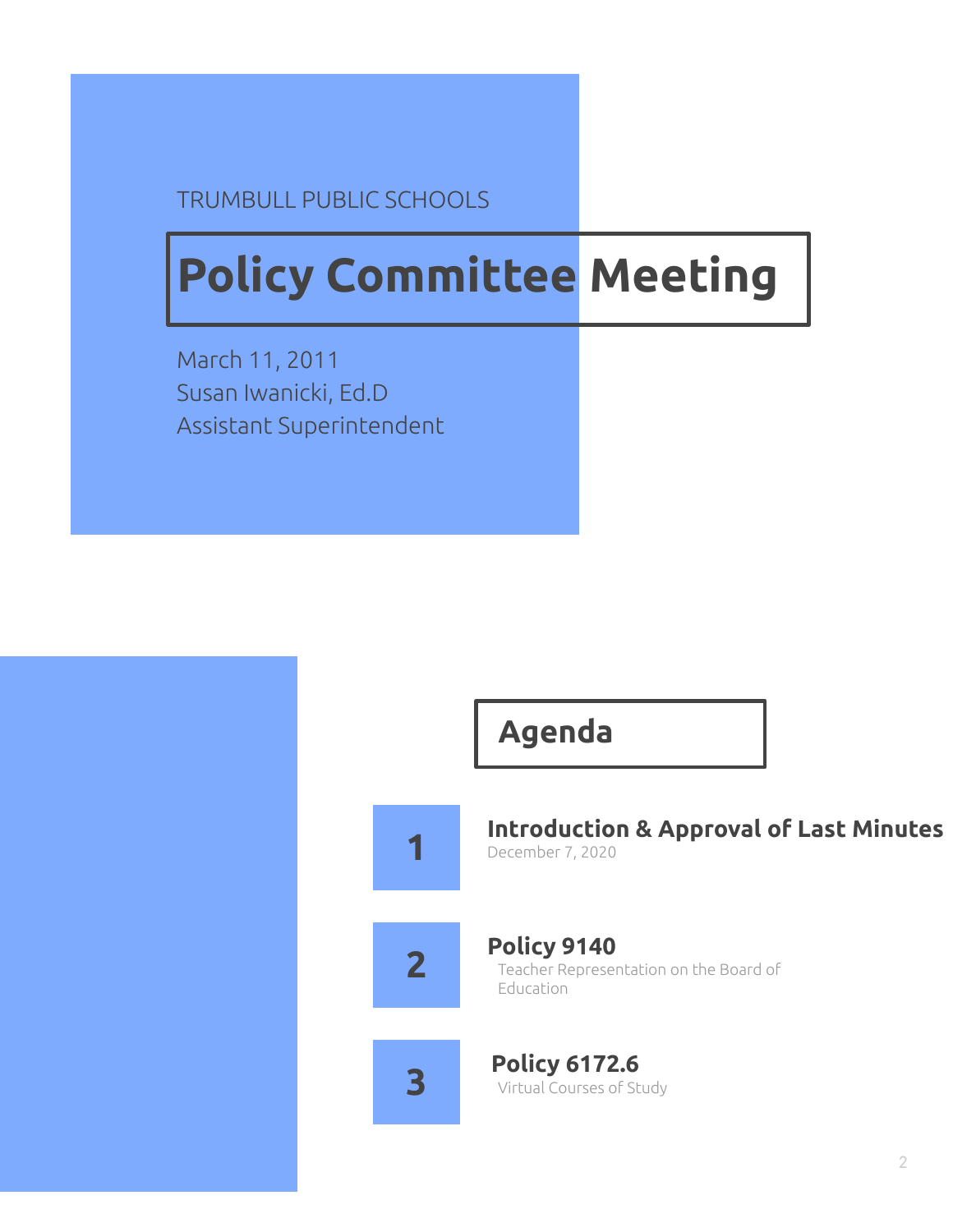

## **Minutes Approval**

12-9-2020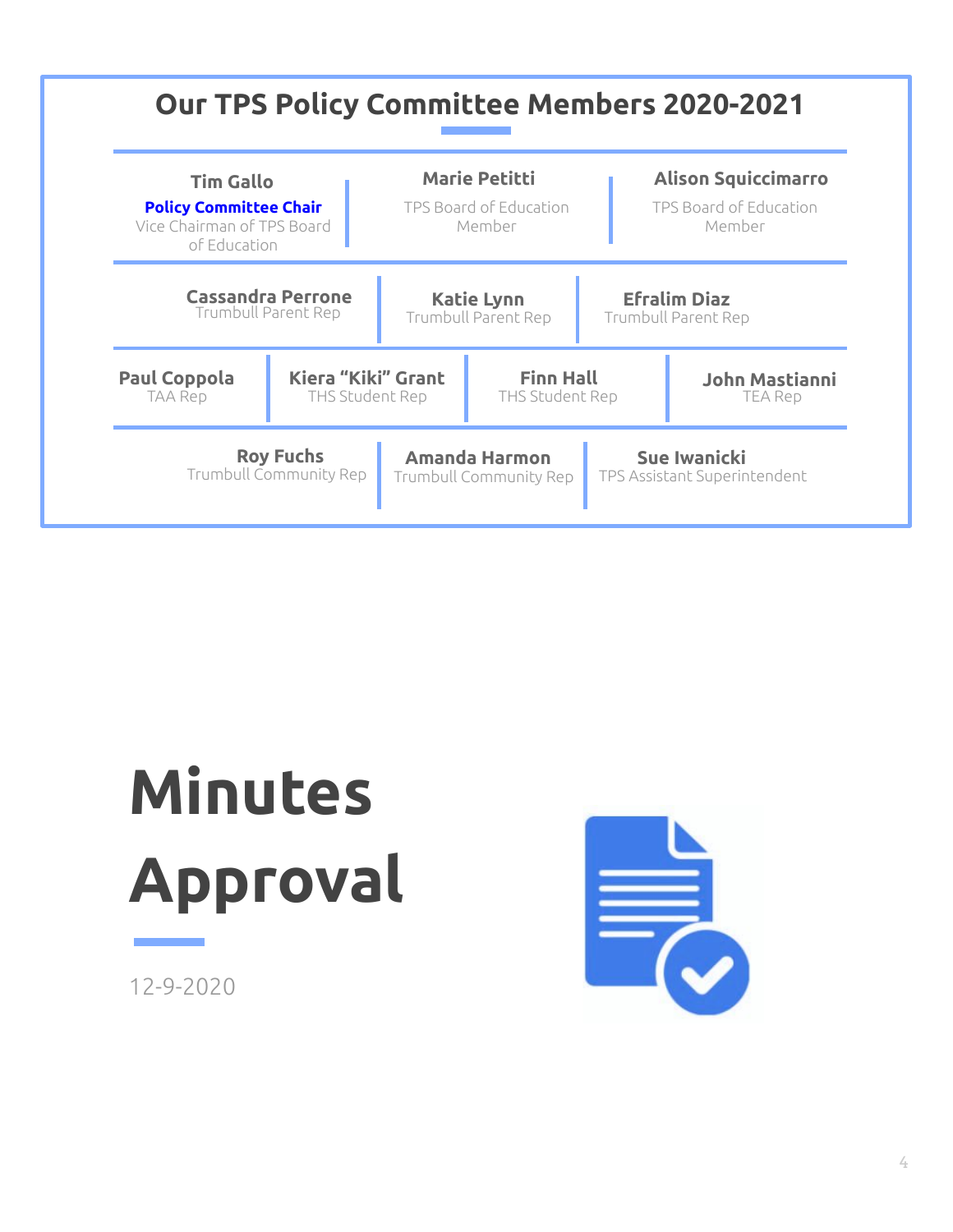#### **Before we continue...**

- ❖ Our meeting will end at 6:30 tonight.
- ❖ If we need more time, we will have an additional meeting.

#### **1. Policy 9140**

Teacher Representation on the Board of Education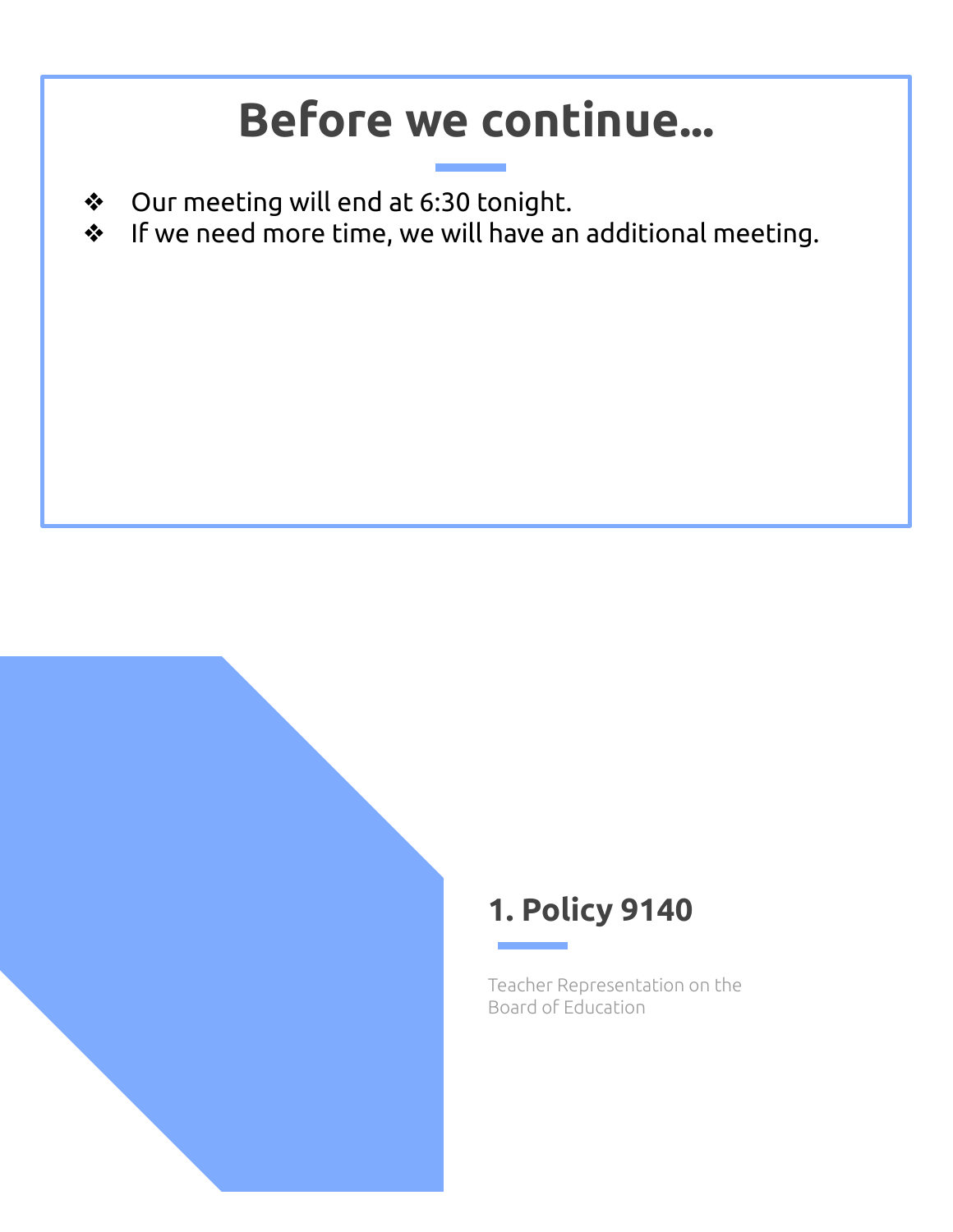### **Current Status of Policy 9140**

- ❖ Board of Education Members have requested a review of the policy in relationship to best practice for school districts.
- $\clubsuit$  TEA Leadership has expressed a desire to keep the position.

### **Policy 9140**

#### **Teacher Representative on the Board of Education**

#### **Policy Statement**

It shall be the policy of the Trumbull Board of Education to encourage participation of a teacher representative on the Board of Education. The purpose of this participation is two fold: to provide teachers with an opportunity to express their attitudes, opinions and ideas concerning the operation of the schools and to provide the Board of Education with the opportunity to listen to teacher opinion on matters which affect teachers.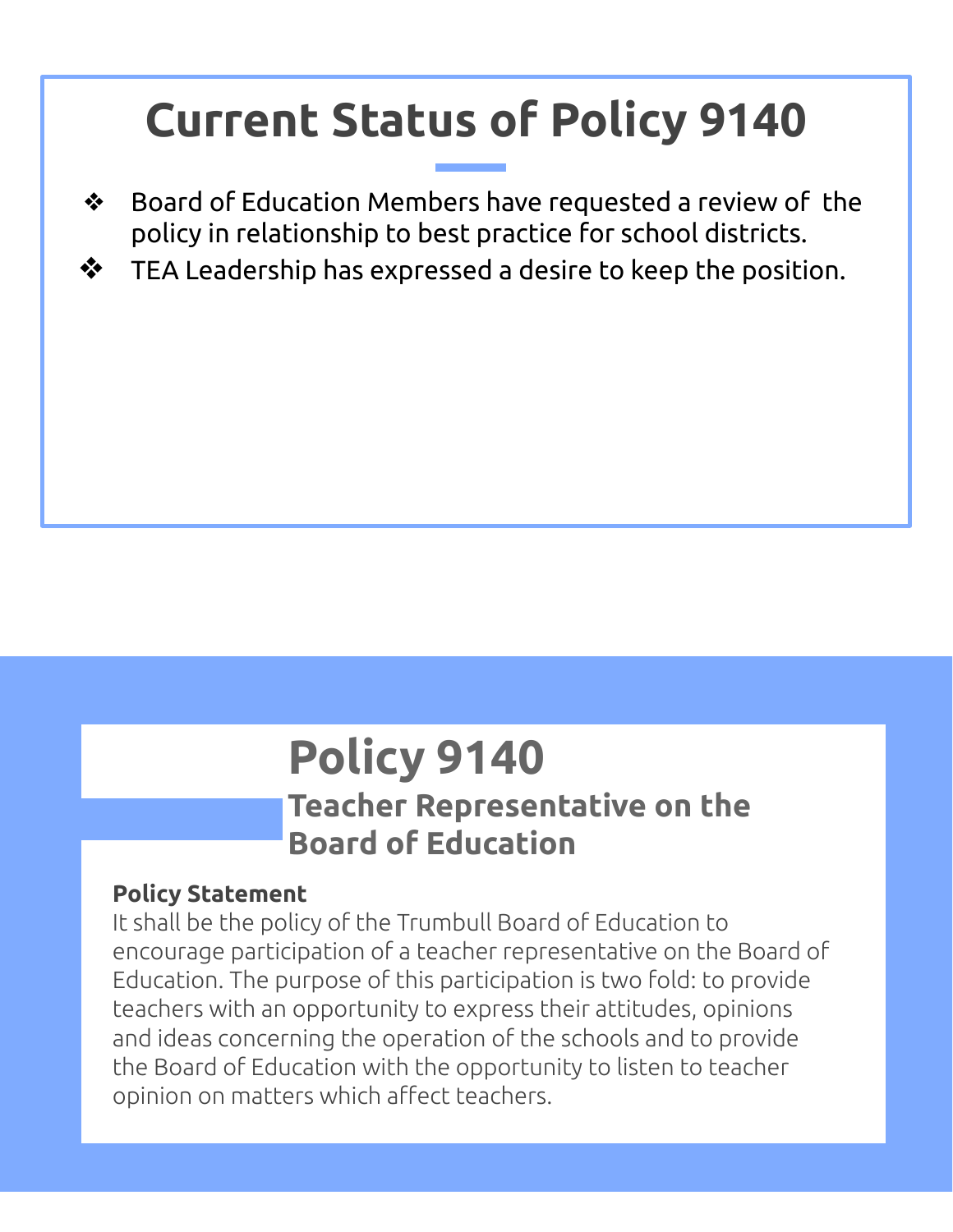### **Policy 9140 Procedures**

- 1. One (1) teacher representative shall be elected by teachers in the Trumbull School District for a one (1) year term.
- 2. The process for electing the teacher shall be determined by the Trumbull Education Association as approved by the Superintendent.
- 3. The period of service following appointment by the Board in June, shall be from July 1 to June 30 of the ensuing school year. A representative may be selected to succeed himself/herself.
- 4. Following appointment, the teacher representative shall attend an orientation session given by the Superintendent and two (2) Board members. This session shall be held if possible prior to the representative's first Board meeting.

### **Policy 9140 Procedures**

- 5. The representative is expected to attend all regularly scheduled meetings of the Board and can be appointed to committees of the Board on approval of the Board.
- 6. The representative shall not attend executive sessions; however, the representative may be invited to attend at the Board's desire.
- 7. The role of the representative is advisory to and not as a voting member of the Board.
- 8. The representatives shall stand for all teachers insofar as it is reasonably possible and shall not use his/her position as a forum to promote individual or non-representative opinions or projects.
- 9. The representative shall obtain input from, and report back to, the Trumbull Educational Association's Representative Council as a non-voting member and any other appropriate teacher organizations.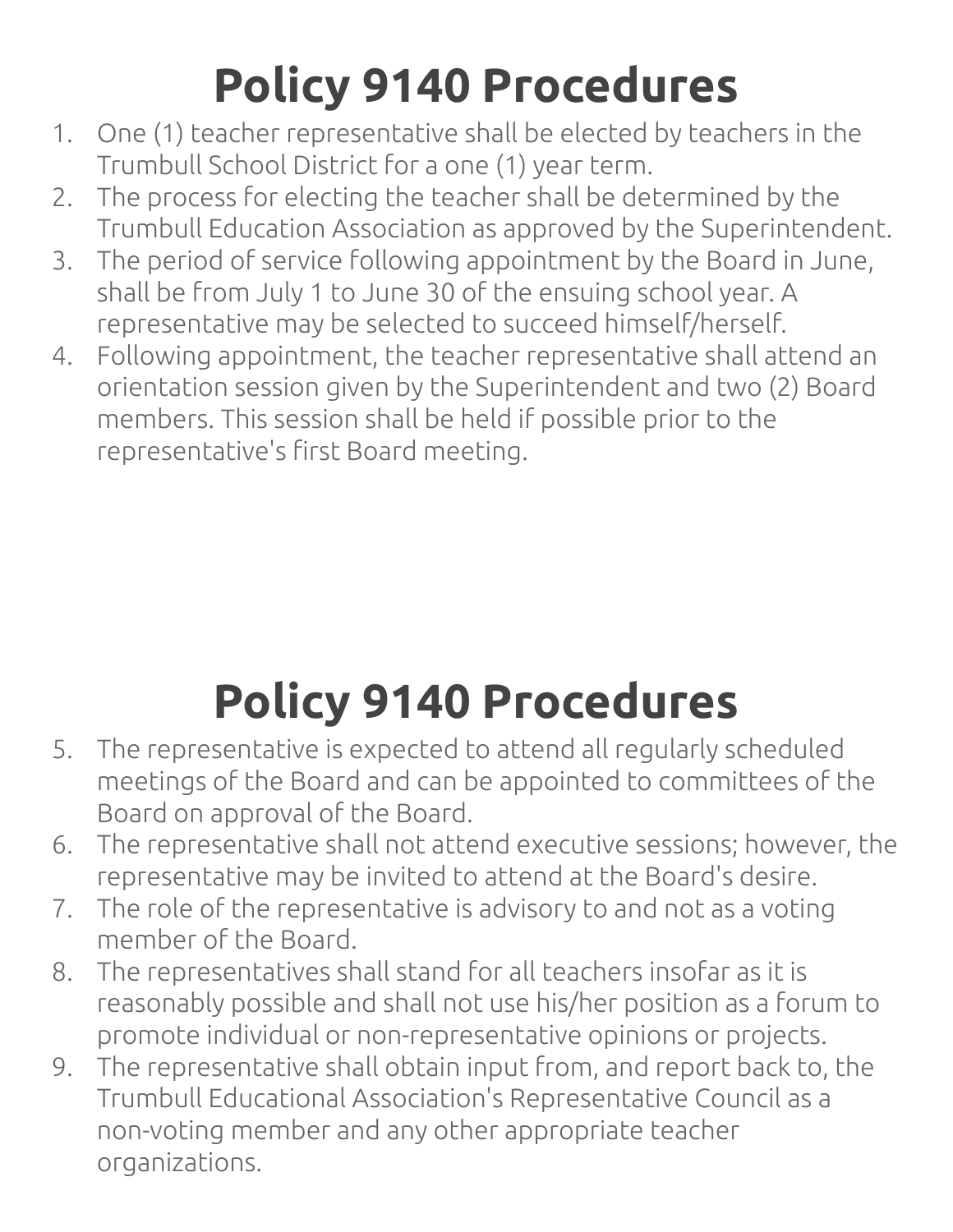

- ❖ Connecticut Association of Boards of Education (CABE)
- ❖ Represents nearly every school district across the state of Connecticut
- ❖ "Supporting boards to establish and maintain policy, a board's foremost responsibility, is a primary mission of CABE's Policy Services."
- ❖ CABE Consultant, Vincent Mustaro, Senior Staff Member

#### What is best practice for Boards?

**Across our state, how do Board policies effectively include a Teacher Representative Position on the Board of Education?**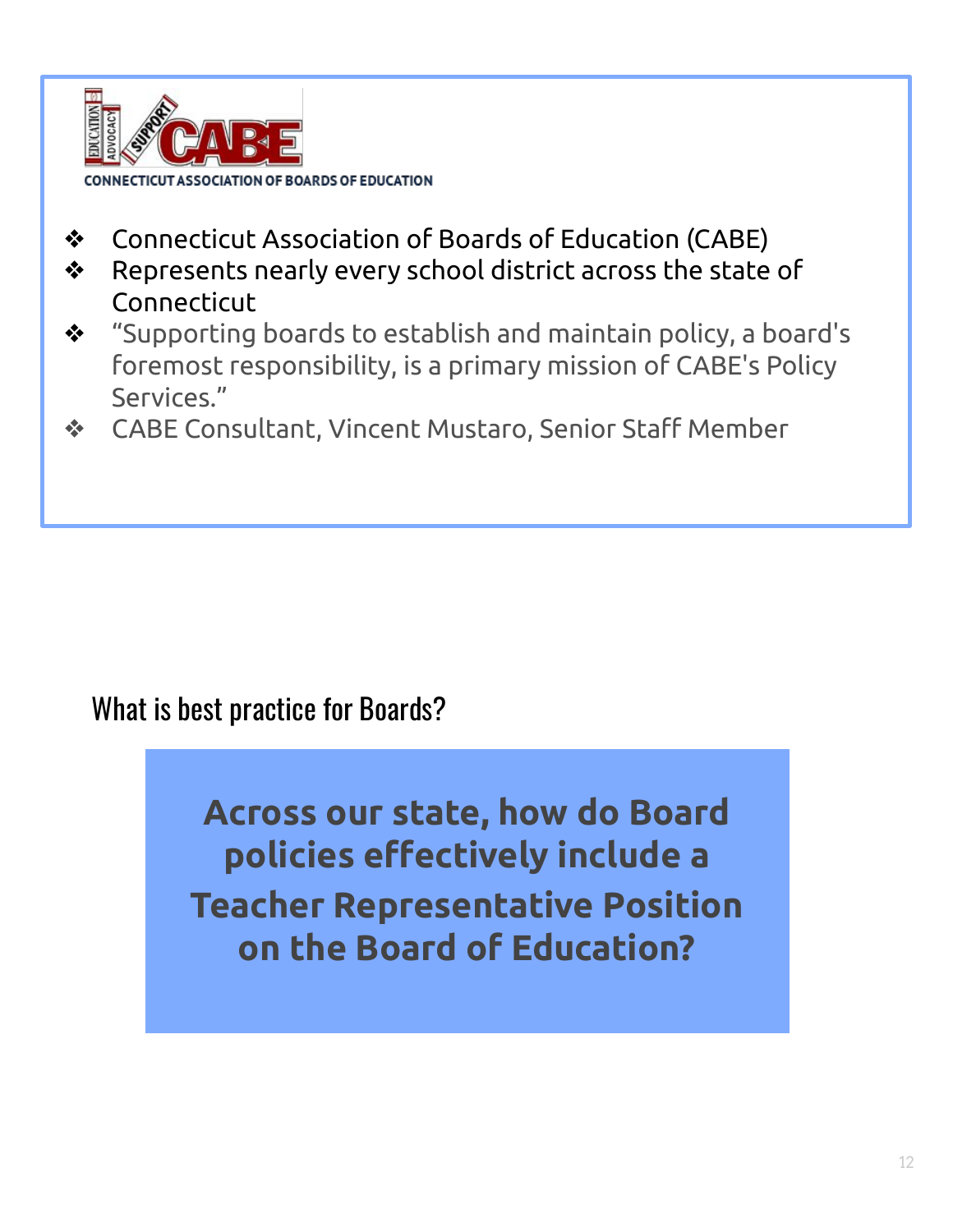### **Teacher on the Board in CT?**

- ❖ Currently CABE could find **no** Teacher Representatives on any Boards of Education in the state of Connecticut.
- ❖ Furthermore, nationally, there was only 1 instance of a Board having a Teacher Representative on the committee.

#### **What feedback does CABE have when reviewing the policy?**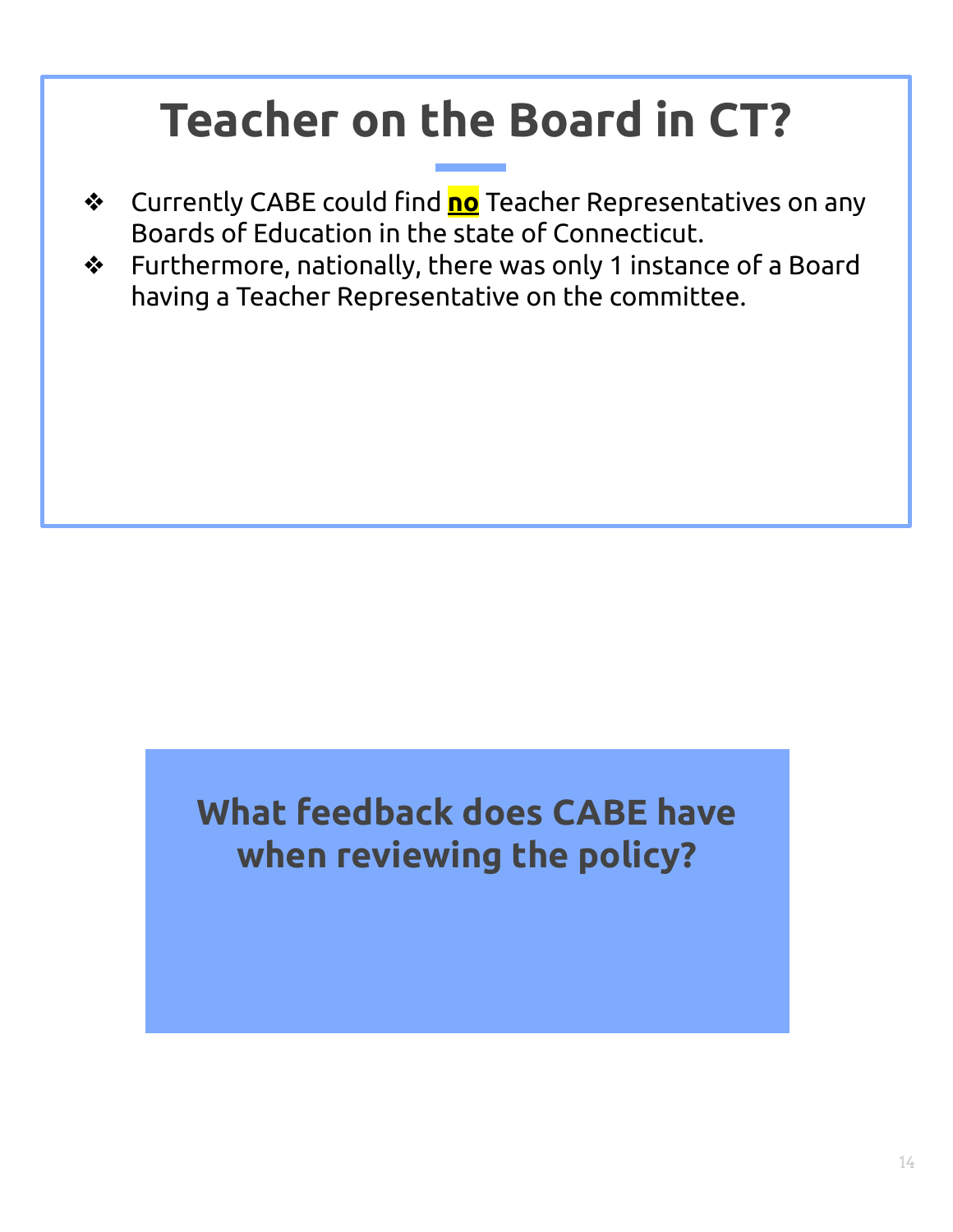### **1) Interference with Grievances**

- ❖ The policy as written runs the risk of being misunderstood as a grievance in front of the Board.
- ❖ It could violate policy as such.

### **2) The Policy Bypasses Communication**

- ❖ Districts hire a Superintendent who communicates with the Board.
- ❖ Having a Teacher Rep on the Board, by-passes the communication and confuses the chain of communication.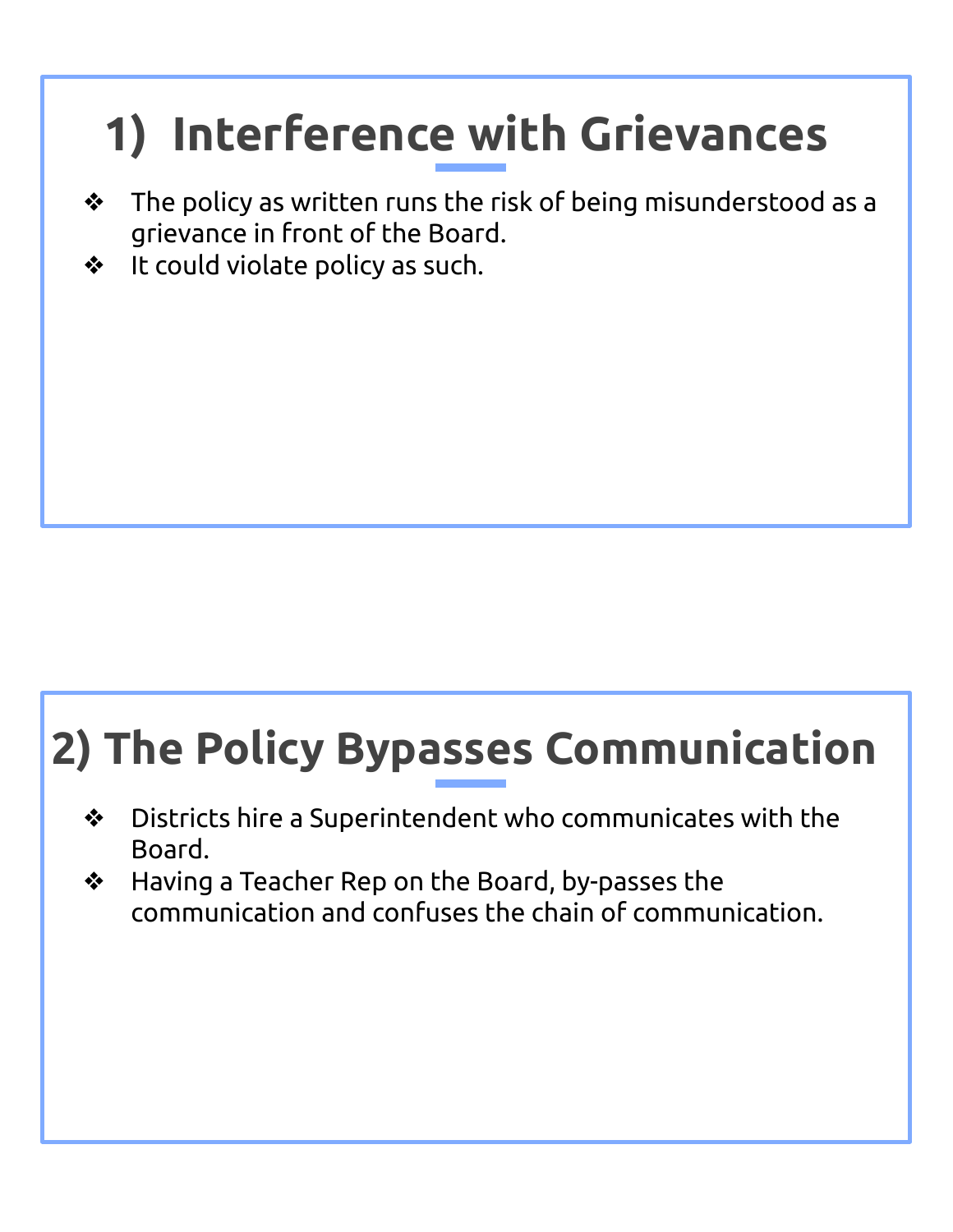#### **3) Teacher's Contract Should be Followed**

❖ **SECTION 19 Consultation Procedure** It is the desire of the Board and the Association to achieve continuous rapport and understanding between the parties and it is felt that one **method of achieving this goal is to discuss periodically various subjects of mutual concern** not necessarily covered under this Agreement. Accordingly, the parties will attempt to hold **periodic informal meetings to discuss such subjects** when such discussion is requested by either party.

#### **4) Inclusive Structures for Teacher Voice**

- ❖ Other vehicles for teacher voice should and ARE in place, such as:
	- $\triangleright$  Union representation that meets regularly with the Superintendent.
	- $\triangleright$  Committee Meetings where teachers are a part of the conversation and decision making at grade, school, and district levels
	- $\triangleright$  Town Halls and Leadership Teams
	- $\triangleright$  Public Comment at BOE Meetings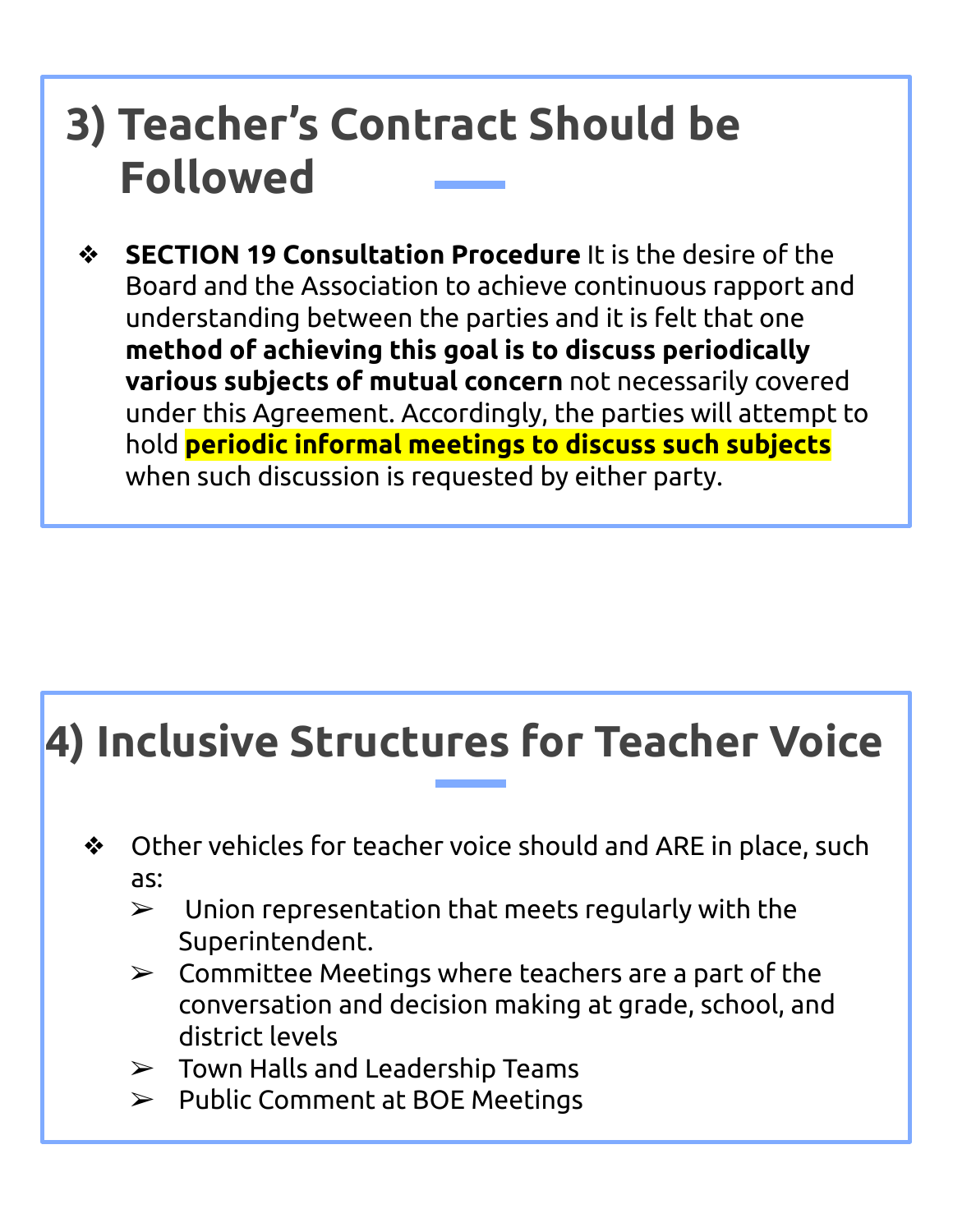**Could the policy be edited to be further sculpt the expectations of the Teacher Rep so that it does not present the same challenges?** 

#### **5) Editing -- Other Complications**

- ❖ Districts are welcome to edit policies.
- ❖ It is unlikely that editing will fix the grievance or chain of communication issues.
- ❖ It may also lead to Freedom of Speech violations.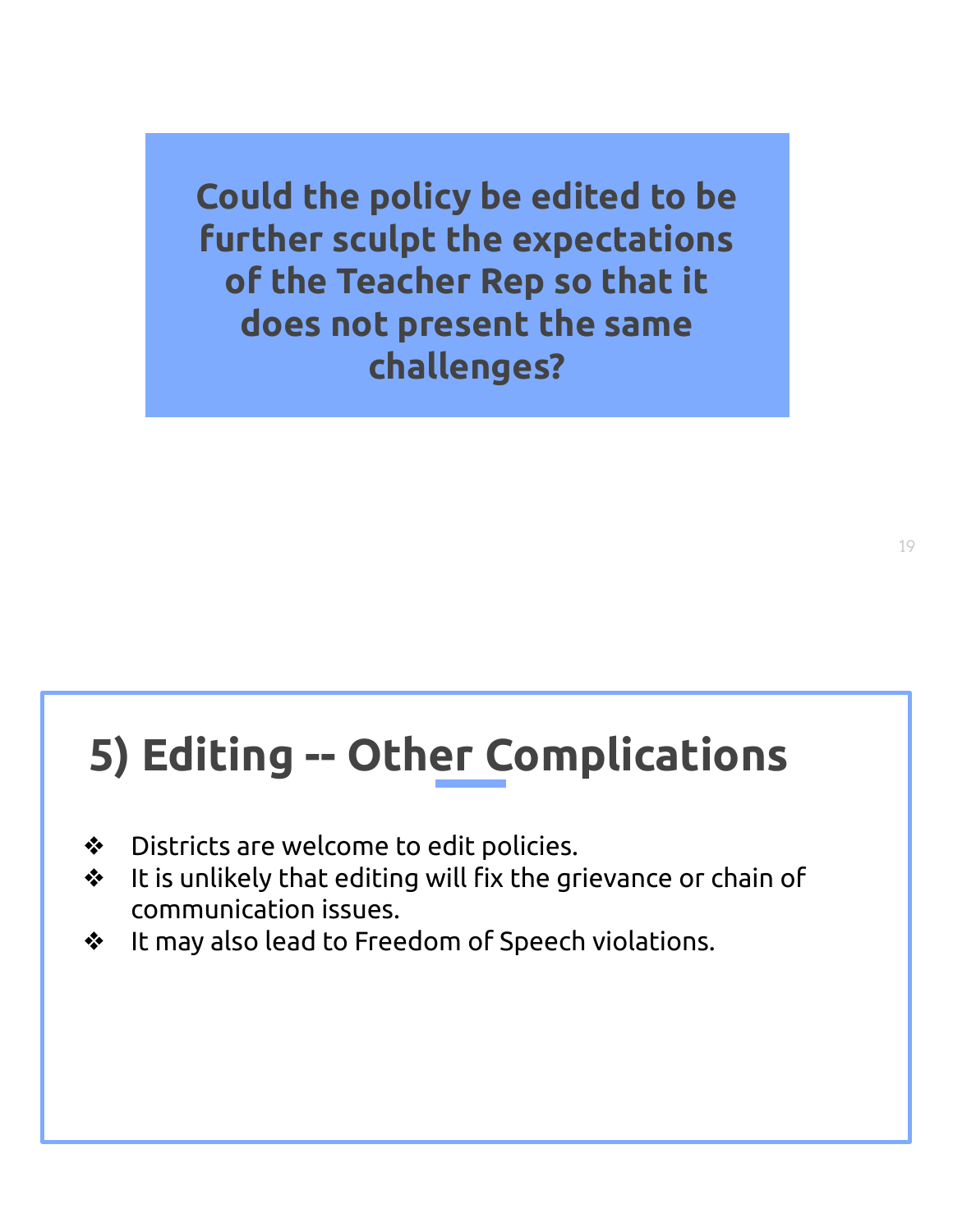**What recommendations does CABE have when reviewing the policy?** 

### **Rescind the Policy**

- ❖ Interferes with Grievances.
- ❖ Discourages communication in other structures such as town halls, etc.
- ❖ Teacher's contract should be followed.

Parallel Example-- Should parents call a principal about a concern in the classroom before contacting the teacher? There should be a chain in place-- other ways to communicate about concerns proactively.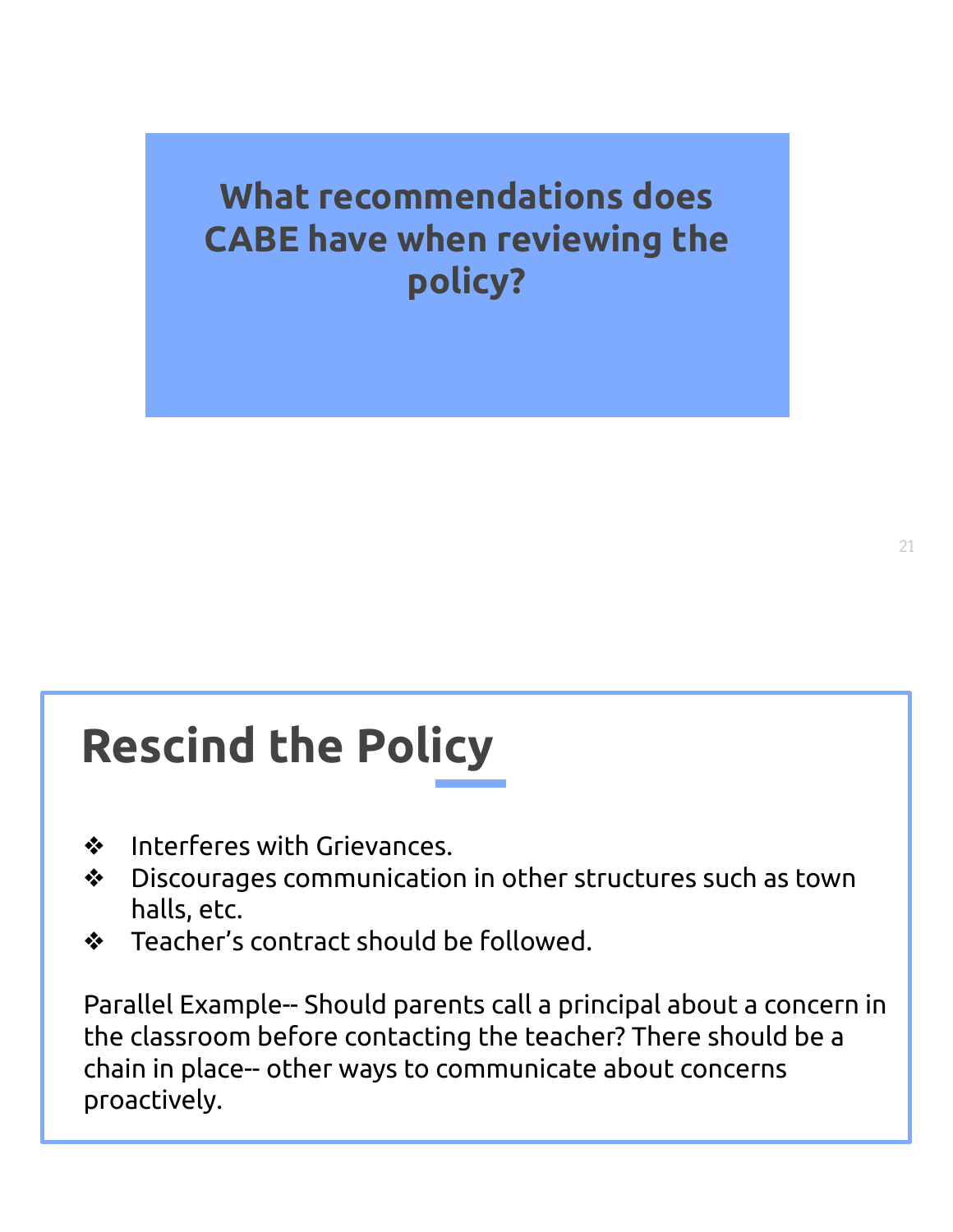#### **Discussion of Policy 9140 by members of the Policy Committee.**

Please state your name, role, and limit **your comments to 3 minutes at a time.** 



Virtual Courses of Study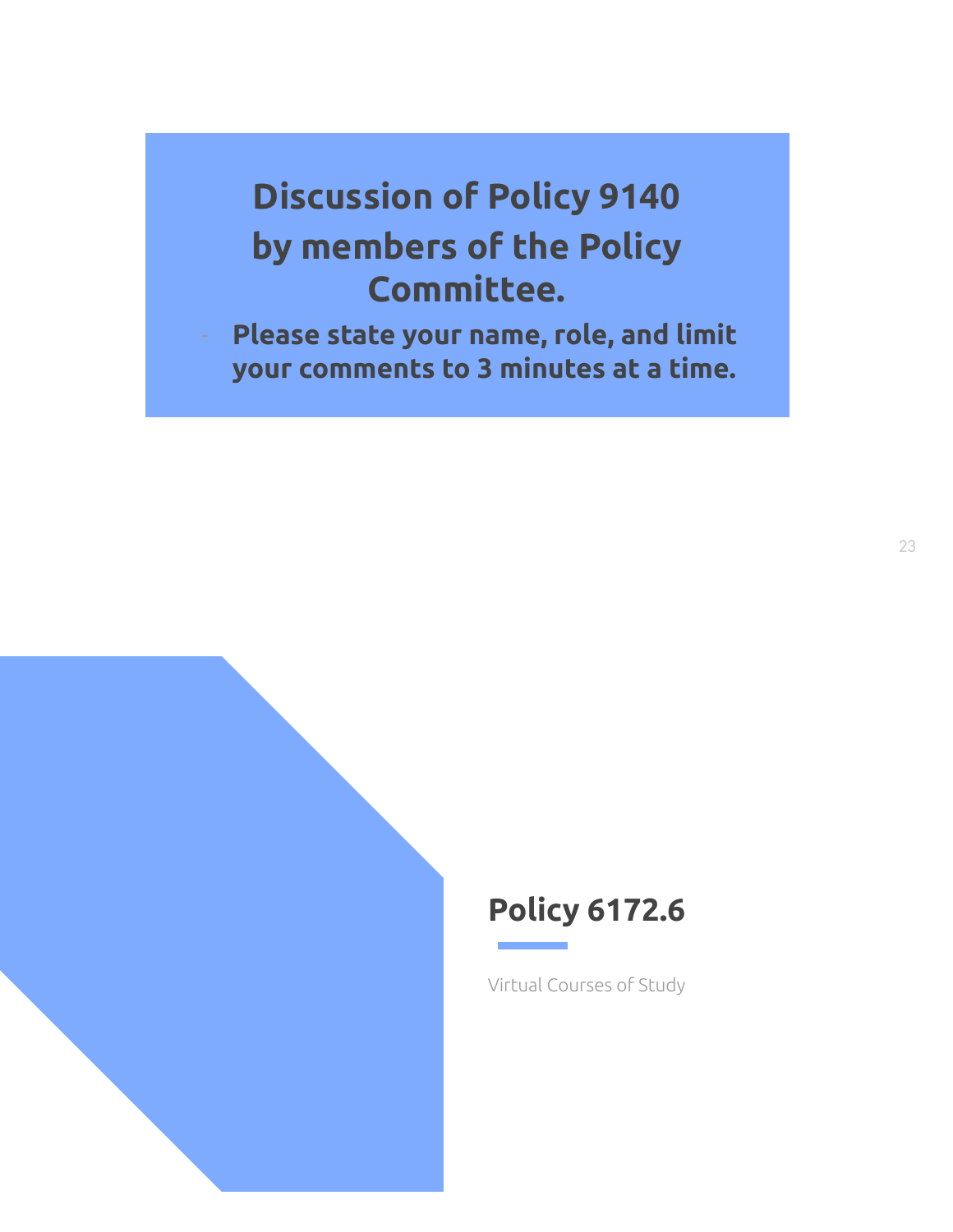### **Current Status of Policy 6172.6**

❖ The Virtual Course of Study Policy has language which may limit students from taking courses needed to graduate or advance to the next level.

#### **Policy 6192.6 Virtual Courses of Study**

**Policy Statement** - The Board of Education supports education through virtual courses of study as an alternative means of instruction for some students in **special circumstances**. A virtual school is defined as an educational organization that offers courses at various grade levels through Internet or Webbased methods. Such schools can offer courses to enhance, supplement, or enrich the existing curriculum and can also provide an effective alternative means of instruction. Virtual courses of study can be part of the District's educational program delivery system to increase accessibility and flexibility in the delivery of instruction.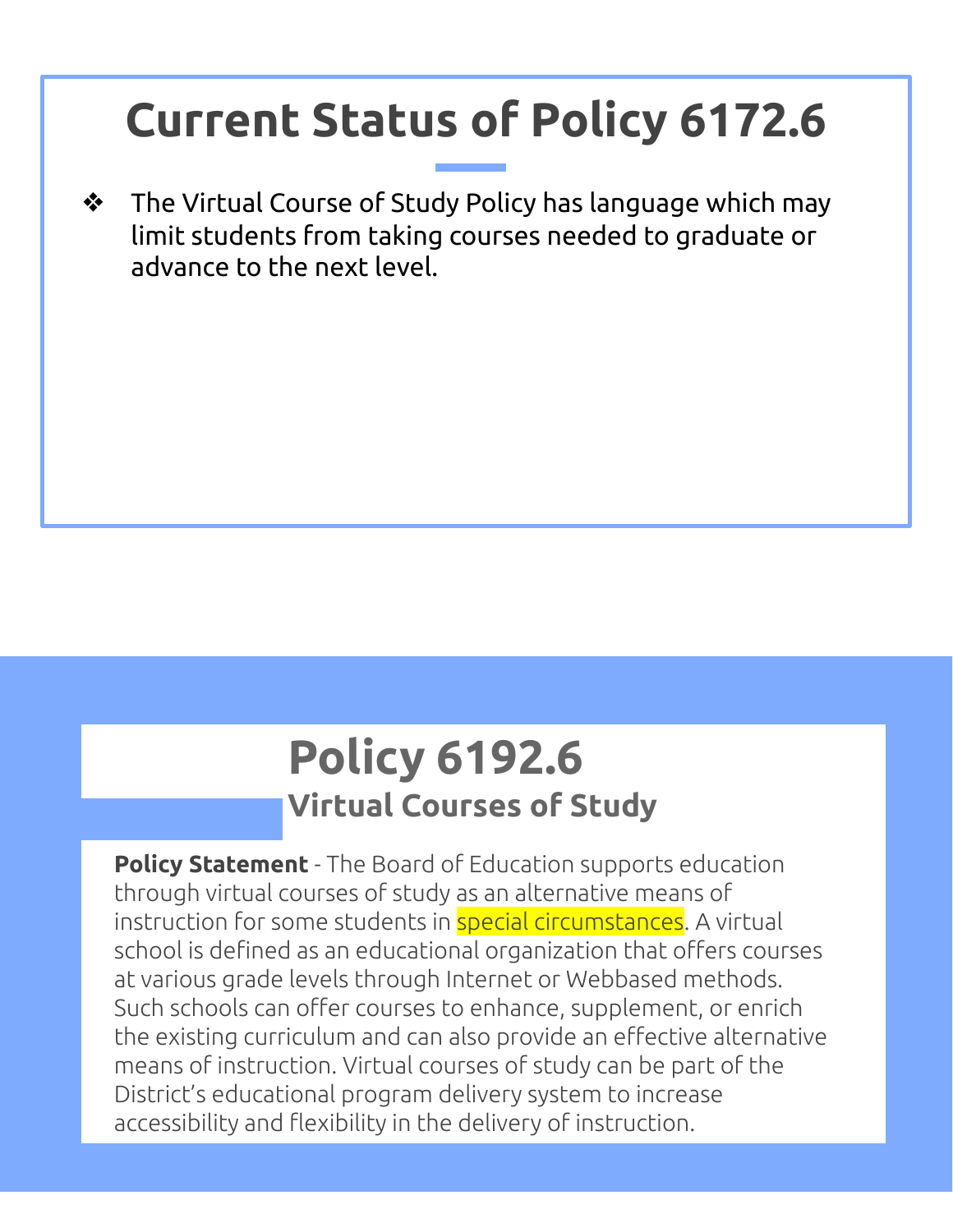### **Current Need**

- ❖ More students may need to earn credits as a result of COVID.
- ❖ TPS does not offer a Summer School Program, and if offered, it will not be able to support the breadth of offerings needed for student credit recovery.
- ❖ Students at the middle school level may also benefit from use of the program.

#### **Language Concerns**

- ❖ A. Credit from a virtual course of study may be earned by a student enrolled at Trumbull High School only if: (a) The course is not offered at Trumbull High School, **and** no alternative course is available that is deemed appropriate by the student's House Principal and the THS Principal; or
- ❖ B. The course will serve as an alternative or a supplement to extended homebound or hospitalized instruction; or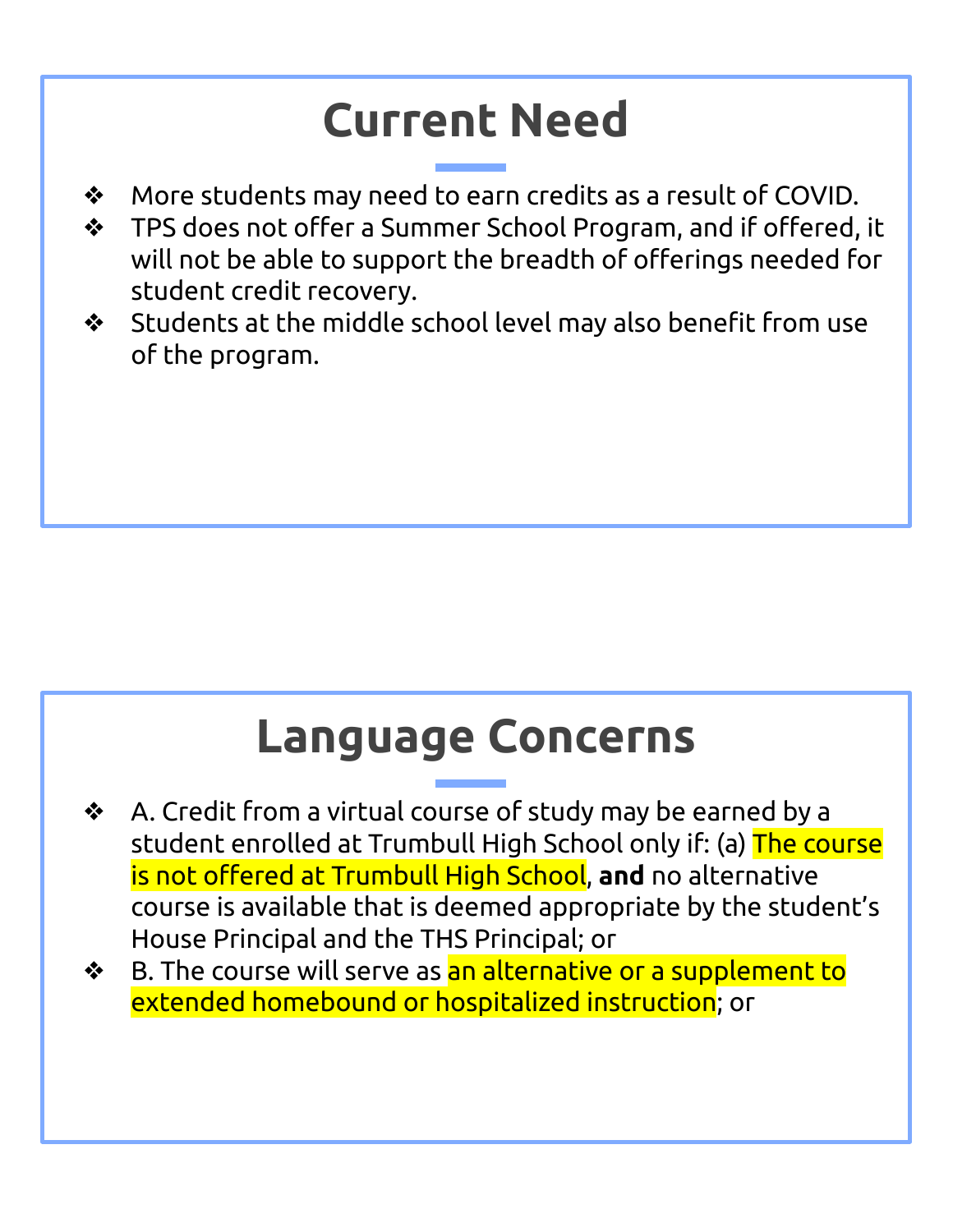### **Concerns Continued**

❖ Students in grades K-8 shall not participate in virtual courses of study as part of their instructional program. Exceptions may be permitted if: (a) The course will serve as an alternative or a supplement to extended homebound or hospitalized instruction;

#### **Review of Proposed Changes to Policy 6192.6 by members of the Policy Committee.**

Please state your name, role, and limit **your comments to 3 minutes at a time.**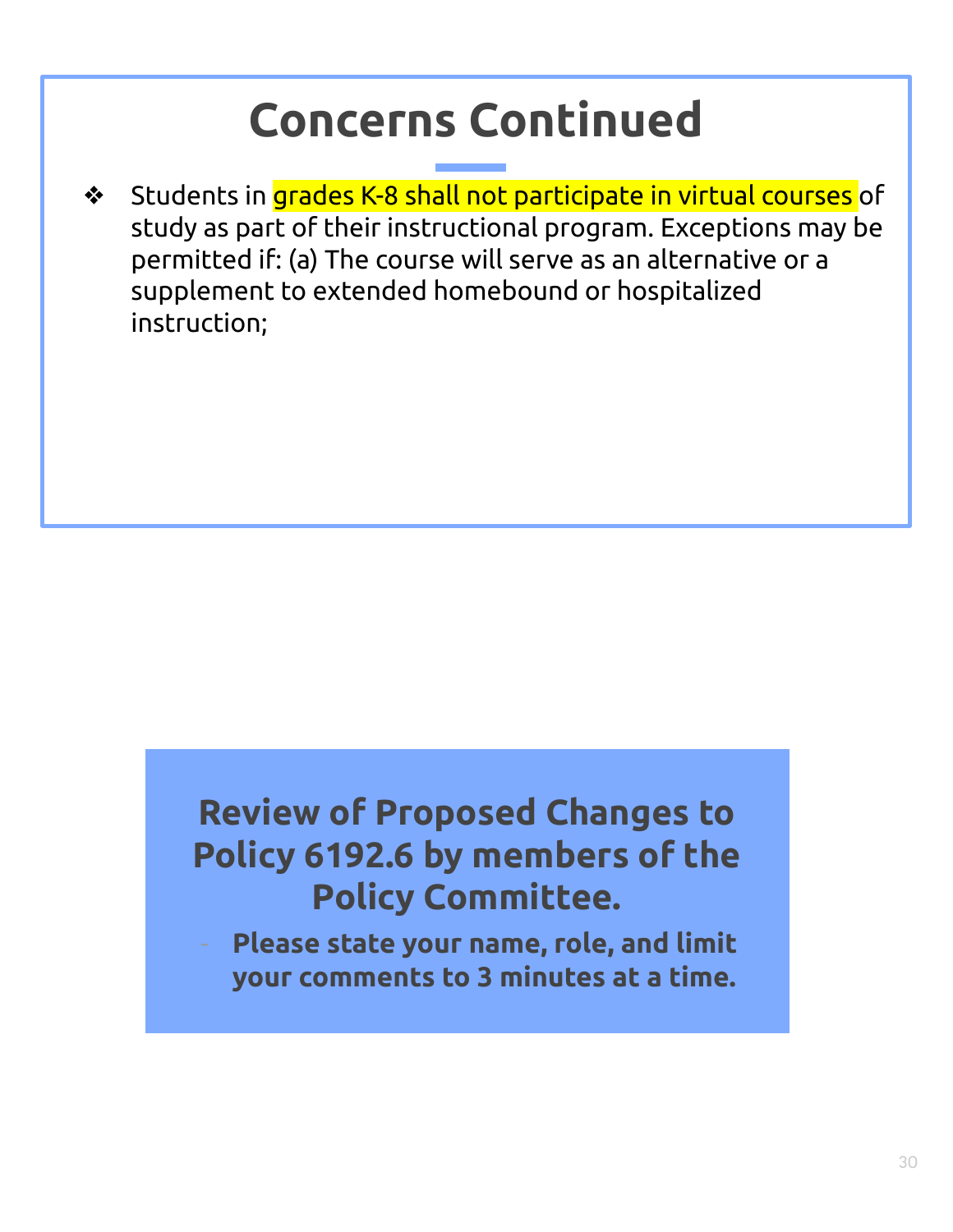

# **Thank you**

We appreciate your participation in our meeting this evening.